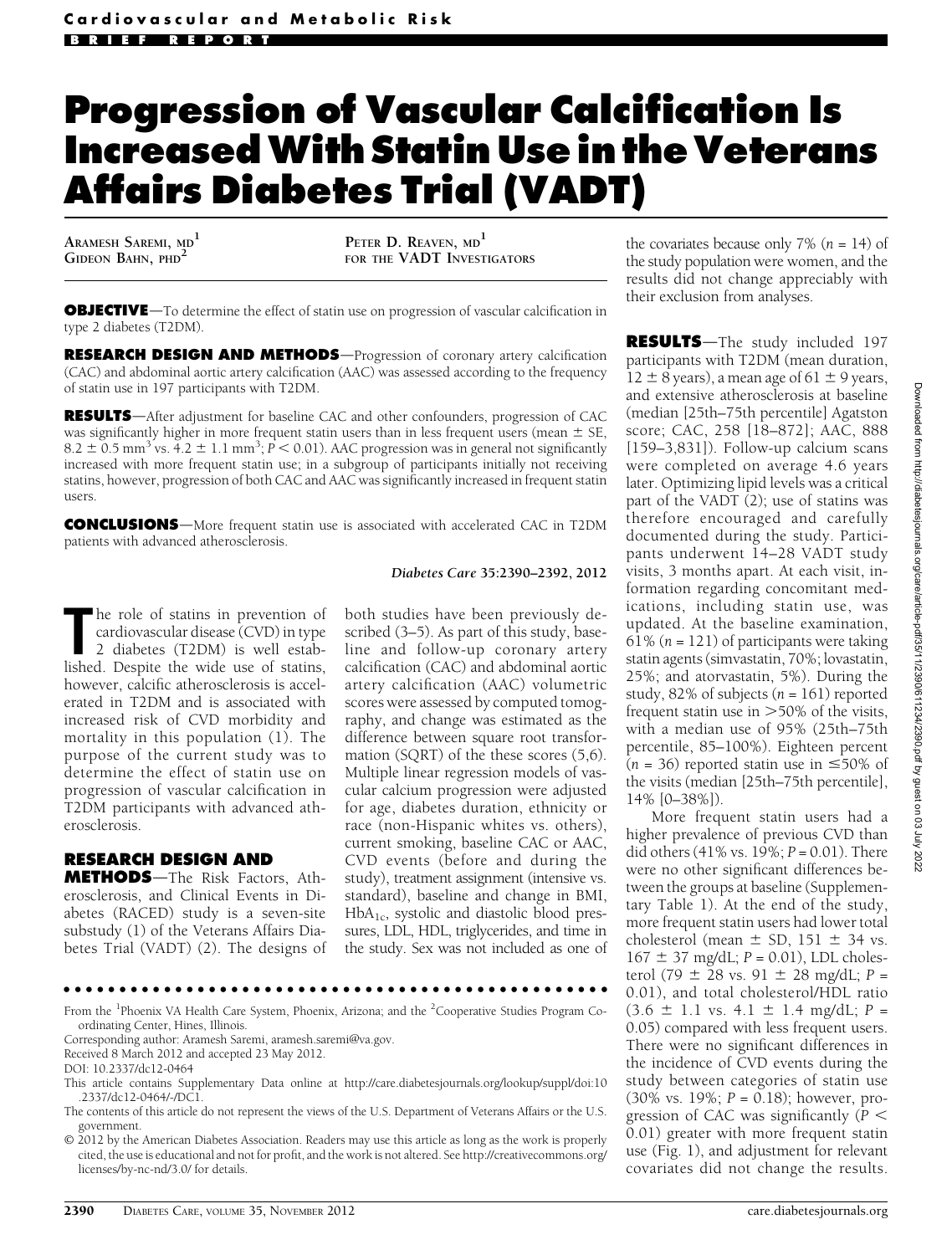

Figure 1—Baseline, follow-up, and progression of CAC (A) and AAC (B) according to reported statin use. Volume scores at baseline and follow-up are SQRT values to stabilize interscan variability across the range of coronary calcium as reported by Hokanson et al. (6). Progression is the difference in SQRT volume scores of follow-up and baseline values. Data presented are means  $\pm$ SE. White bars represent less frequent statin use (in  $\leq$ 50% of the visits during the study); black bars represent frequent statin use (in  $>50\%$  of the visits during the study).

Because people with previous or incident CVD events may have accelerated progression of vascular calcification, we evaluated the effect of statins in the cohort after excluding these individuals. In these remaining participants ( $n = 105$ ), those with frequent statin use had significantly greater CAC progression  $(7.1 \pm 5.9 \text{ vs.})$  $4.3 \pm 5.4 \text{ mm}^3$ ;  $P = 0.03$ ). Progression of AAC was not significantly different in the whole group (Fig. 1); however, in those not receiving statins at the baseline examination ( $n = 76$  with CAC and  $n = 73$ with AAC scans, respectively), after adjustment for age and baseline calcium, progressions of both CAC and AAC were significantly higher in those who subsequently reported frequent statin use compared with less frequent users (CAC progression, 7.9  $\pm$  0.8 vs. 3.5  $\pm$ 1.0 mm<sup>3</sup>;  $P < 0.01$ ; AAC progression,  $11.9 \pm 1.3$  vs.  $7.6 \pm 1.6$  mm<sup>3</sup>;  $P = 0.04$ ).

**CONCLUSIONS**—In this cohort of T2DM patients with advanced atherosclerosis, we found that more frequent statin use was associated with accelerated progression of CAC. These findings are consistent with those reported in a previous study of T2DM participants without previous coronary artery disease (7). Results of this earlier study were believed to result from higher baseline CAC scores and insufficient lowering of LDL at follow-up in the statin users (7). In our study, however, there were no significant differences in baseline CAC or AAC according to statin use (Supplementary Table 1). In addition, at the end of the study more frequent statin users had significantly lower and nearly optimal LDLcholesterol levels. Moreover, adjustment for baseline and on-trial risk factors, including LDL cholesterol and baseline CAC, did not explain the greater CAC progression in frequent statin users.

Randomized controlled trials in largely nondiabetic populations with no previous coronary artery disease demonstrated that, despite potent lipid-lowering effects, statin agents do not reduce the progression of CAC (8) or AAC (9). In fact, there was a trend toward progression of CAC with statin treatment in several studies (9–11). We now demonstrate that even in a setting of optimal lipid lowering and similar baseline CAC and AAC, statin agents promote calcification in T2DM subjects with advanced atherosclerosis. Because the variation in progression of AAC scores is greater, it is possible that the lack of significantly greater AAC progression with statin use is a sample size issue. Among those not initially on statins at baseline, however, the magnitude of AAC progression in those with subsequent frequent statin use was large enough to achieve statistical significance.

Statins have been implicated in calcification of vascular smooth muscle cells and mesenchymal cells (12,13). Statins also lower the lipid-rich core of atherosclerotic plaques and may enhance the density of calcification (14) as part of a healing process, potentially contributing to plaque stabilization and decreased CVD events. Alternatively, accelerated progression of calcified atherosclerosis in T2DM by statins may have the effect of lessening these medications' overall benefit. Long-term follow-up in this cohort will help determine whether accelerated CAC and AAC progression in statin users is associated with more or fewer CVD events compared with statin users with less progression.

Acknowledgments-This work was supported by a grant from the Carl T. Hayden VA Medical Research Foundation. This work was supported in part by the Office of Research and Development, Medical Research Service and Cooperative Studies Program, U.S. Department of Veterans Affairs; by National Institutes of Health Grant R01-067690 (P.D.R.); by the Kronos Research Institute; and by a Clinical Research Award from the American Diabetes Association (P.D.R.).

No potential conflicts of interest relevant to this article were reported.

A.S. designed the study, researched the data, and wrote the manuscript. G.B. contributed to analysis and interpretation of the data and edited the manuscript. P.D.R. participated in critical review of the data and edited the manuscript. A.S. is the guarantor of this work and, as such, had full access to all the data in the study and takes responsibility for the integrity of the data and the accuracy of the data analysis.

Parts of this study were presented in poster form at the 72nd Scientific Sessions of the American Diabetes Association, Philadelphia, Pennsylvania, 8–12 June 2012.